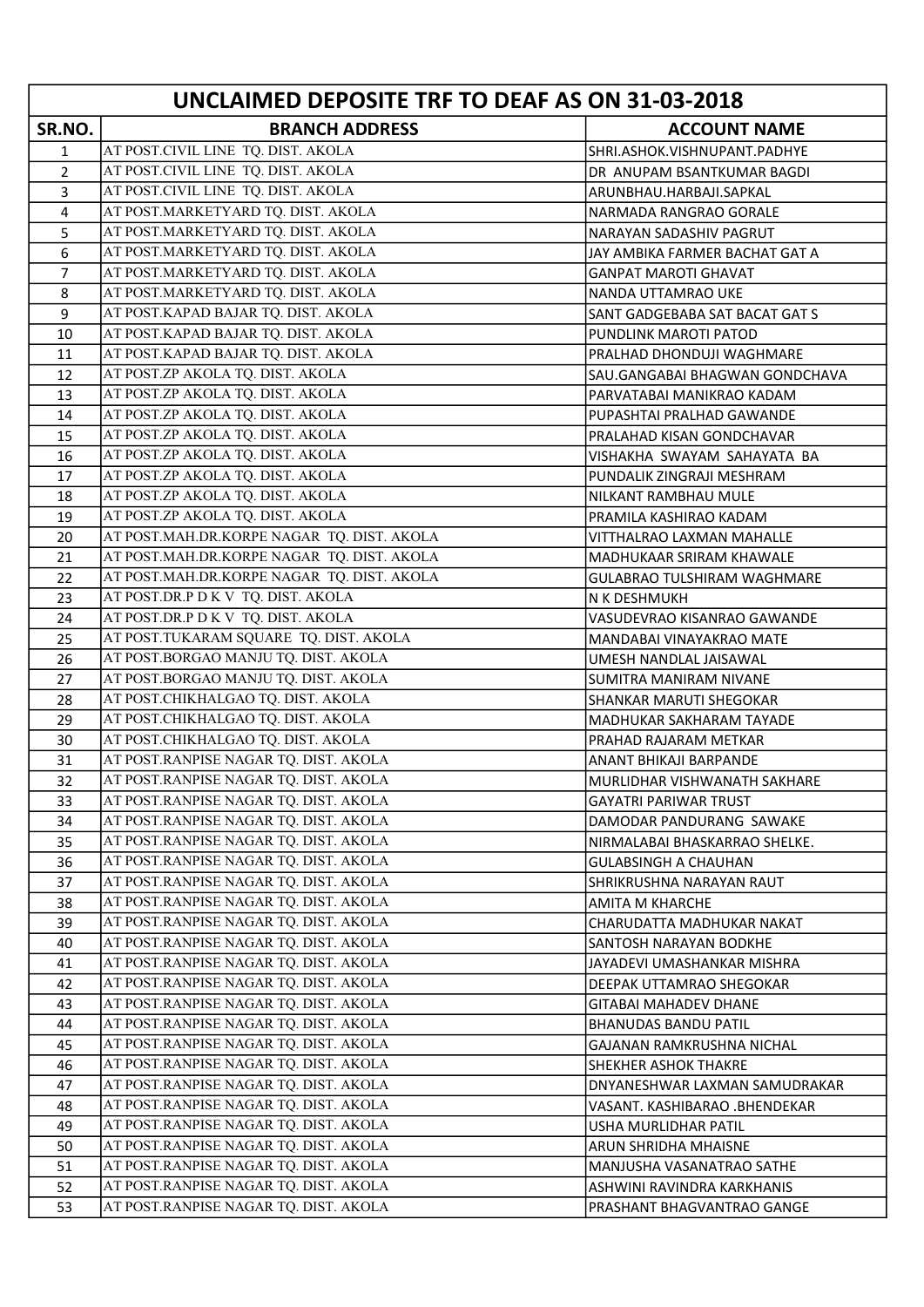| 54  | AT POST.RANPISE NAGAR TQ. DIST. AKOLA              | CHANDRAKANT JAIRAM SURYAWANSHI       |
|-----|----------------------------------------------------|--------------------------------------|
| 55  | AT POST.RANPISE NAGAR TQ. DIST. AKOLA              | VIMAL SHIVCHARAN PURI                |
| 56  | AT POST.RANPISE NAGAR TQ. DIST. AKOLA              | SHIRISH LILADHAR SARDESHPANDE        |
| 57  | AT POST.RANPISE NAGAR TQ. DIST. AKOLA              | ANANT LILADHAR VAIDYA                |
| 58  | AT POST.RANPISE NAGAR TQ. DIST. AKOLA              | <b>D S KHADSE</b>                    |
| 59  | AT POST.RANPISE NAGAR TQ. DIST. AKOLA              | JAGDISH GIRDHARILAL SHARMA           |
| 60  | AT POST.RANPISE NAGAR TQ. DIST. AKOLA              | PRABHA VITTHAL WAGH                  |
| 61  | AT POST.RANPISE NAGAR TQ. DIST. AKOLA              | <b>GIRISH SAHEBRAO JEUGHALE</b>      |
| 62  | AT POST.RANPISE NAGAR TQ. DIST. AKOLA              | ATUL UTTAMRAO BORADE                 |
| 63  | AT POST.RANPISE NAGAR TQ. DIST. AKOLA              | NILESH DEVAMAN PALASPAGAR            |
| 64  | AT POST.RANPISE NAGAR TQ. DIST. AKOLA              | SATISH OMKAR VASE                    |
| 65  | AT POST.RANPISE NAGAR TQ. DIST. AKOLA              | SUNITA VAMANRAO NIMKARDE             |
| 66  | AT POST.RANPISE NAGAR TQ. DIST. AKOLA              | SHINDUTAI SAMADHAN TELGOTE           |
| 67  | AT POST.RANPISE NAGAR TQ. DIST. AKOLA              | SUREAH RAMCHANDRA INGLE              |
| 68  | AT POST.AAGAR TQ. DIST. AKOLA                      | SAKWAR RATAN SIRSAT                  |
| 69  | AT POST.RATANLAL PLOT TQ. DIST. AKOLA              | RAMESHWAR R.TALE                     |
| 70  | AT POST.RATANLAL PLOT TQ. DIST. AKOLA              | SHRIRAM HARIBHAU KHIREKAR            |
| 71  | AT POST.RATANLAL PLOT TQ. DIST. AKOLA              | ARCHANA ARVINDRAO DESHMUKH           |
| 72  | AT POST.BARSHITAKLI TQ.BARSHITAKLI DIST. AKOLA     | <b>BANKIBAI D WANKHADE</b>           |
| 73  | AT POST.BARSHITAKLI TQ.BARSHITAKLI DIST. AKOLA     | GAJANAN DASHARTH TOMBARE             |
| 74  | AT POST.BARSHITAKLI TQ.BARSHITAKLI DIST. AKOLA     | SHAMALI PRVIN SHE GALIB              |
| 75  | AT POST.BARSHITAKLI TQ.BARSHITAKLI DIST. AKOLA     | SHE GANIB SHE CAND                   |
| 76  | AT POST.PINJAR TQ.BARSHITAKLI DIST. AKOLA          | JAYBHAVANI VYAM KRI PINJAR           |
| 77  | AT POST.MAHAN TQ.BARSHITAKLI DIST. AKOLA           | GRAM P PANI PU.SAMITI KHOPDI         |
| 78  | AT POST.MAHAN TQ.BARSHITAKLI DIST. AKOLA           | BIRSA MUNDA MAHILA BACHAT GAT        |
| 79  | AT POST.MAHAN TQ.BARSHITAKLI DIST. AKOLA           | HARSHA NARAYAN RAUT                  |
| 80  | AT POST.DHABA TQ.BARSHITAKLI DIST. AKOLA           | PRAGATISHIL SHETGAT SAYKHED          |
| 81  | AT POST. AKOT MAIN TQ. AKOT DIST. AKOLA            | EGS/AIE/MPSP VILLAGE PANAJ           |
| 82  | AT POST. AKOT MAIN TQ. AKOT DIST. AKOLA            | DAMODHAR RAMKRUSHNA SARODE           |
| 83  | AT POST. AKOT MAIN TQ. AKOT DIST. AKOLA            | PRAMODKUMAR LONKARAMJI CHANDK        |
| 84  | AT POST. AKOT MAIN TQ. AKOT DIST. AKOLA            | SHANKARLAL LONKARAN CHANDAK          |
| 85  | AT POST.AKOT MAIN TQ.AKOT DIST. AKOLA              | SANJIY PRLHAD SONANA                 |
| 86  | AT POST. AKOT MAIN TQ. AKOT DIST. AKOLA            | EKTA SHE. S.B.G. PIMPRI KH.          |
| 87  | AT POST. AKOT MAIN TQ. AKOT DIST. AKOLA            | LAXMAN MARURI YAUL                   |
| 88  | AT POST. AKOT MAIN TQ. AKOT DIST. AKOLA            | GADGEBABA B.G. BORDI                 |
| 89  | AT POST.AKOT MAIN TQ.AKOT DIST. AKOLA              | SHABKHA HUCANKHA PATHN               |
| 90  | AT POST. AKOT MAIN TQ. AKOT DIST. AKOLA            | AKOLKHED DUDHA UTPA.SAH.SANSTH       |
| 91  | AT POST. AKOT MAIN TQ. AKOT DIST. AKOLA            | HARI.DUD.UT.SASTHA                   |
| 92  | AT POST. AKOT MAIN TQ. AKOT DIST. AKOLA            | ABDUL HAMID ABDUL KADAR              |
| 93  | AT POST.AKOT MAIN TQ.AKOT DIST. AKOLA              | GOPALKRUSHNA DUDH UTPADAK SAH        |
| 94  | AT POST. AKOT MAIN TQ. AKOT DIST. AKOLA            | NAZIM.DUD.UT.SASTHA                  |
| 95  | AT POST.AKOT MAIN TQ.AKOT DIST. AKOLA              | DUD.UT.SASTHA.SAHAKARI.S.            |
| 96  | AT POST. AKOT MAIN TQ. AKOT DIST. AKOLA            | VINOD CHIRANGELAL BHUTADA            |
| 97  | AT POST. AKOT MAIN TQ. AKOT DIST. AKOLA            | VINOD KISANRAO AVARE                 |
| 98  | AT POST. AKOT MAIN TQ. AKOT DIST. AKOLA            | JAIPRAKASH NARAYANDAS BHUTADA        |
| 99  | AT POST.AKOT MAIN TQ.AKOT DIST. AKOLA              | MADHUKAR SADASHIV JAYALE             |
| 100 | AT POST. AKOT MAIN TQ. AKOT DIST. AKOLA            | MAHATMA JOTI FULE VID. SHAHPUR       |
| 101 | AT POST. AKOT MAIN TQ. AKOT DIST. AKOLA            | GAJANAN SEVABHAVI SANSATHA           |
| 102 | AT POST. AKOT MAIN TQ. AKOT DIST. AKOLA            | <b>GRAMIN VIKAS BAHUDEYSHEY SOC.</b> |
| 103 | AT POST. AKOT MAIN TQ. AKOT DIST. AKOLA            | PRAKASH CHIRANGELAL BHUTADA          |
| 104 | AT POST. AKOT MAIN TQ. AKOT DIST. AKOLA            | WANASHRE.DUD.UT.SASTHA               |
| 105 | AT POST. AKOT NARSINGH MANDIR TQ. AKOT DIST. AKOLA | DATTATRY LAXMANRAO THAKRE            |
| 106 | AT POST.RAUNDALA TQ.AKOT DIST. AKOLA               | <b>HARIDAS B MURUMKAR</b>            |
| 107 | AT POST. WARUR JAULKA TQ. AKOT DIST. AKOLA         | SACHIN RAMRAO GHUGE                  |
| 108 | AT POST. WARUR JAULKA TQ. AKOT DIST. AKOLA         | VISHWAS MAHADEO GHANBAHADUR          |
| 109 | AT POST.MUNDGAO TQ.AKOT DIST. AKOLA                | SUMITRABA NARAYAN MHAISNE            |
|     |                                                    |                                      |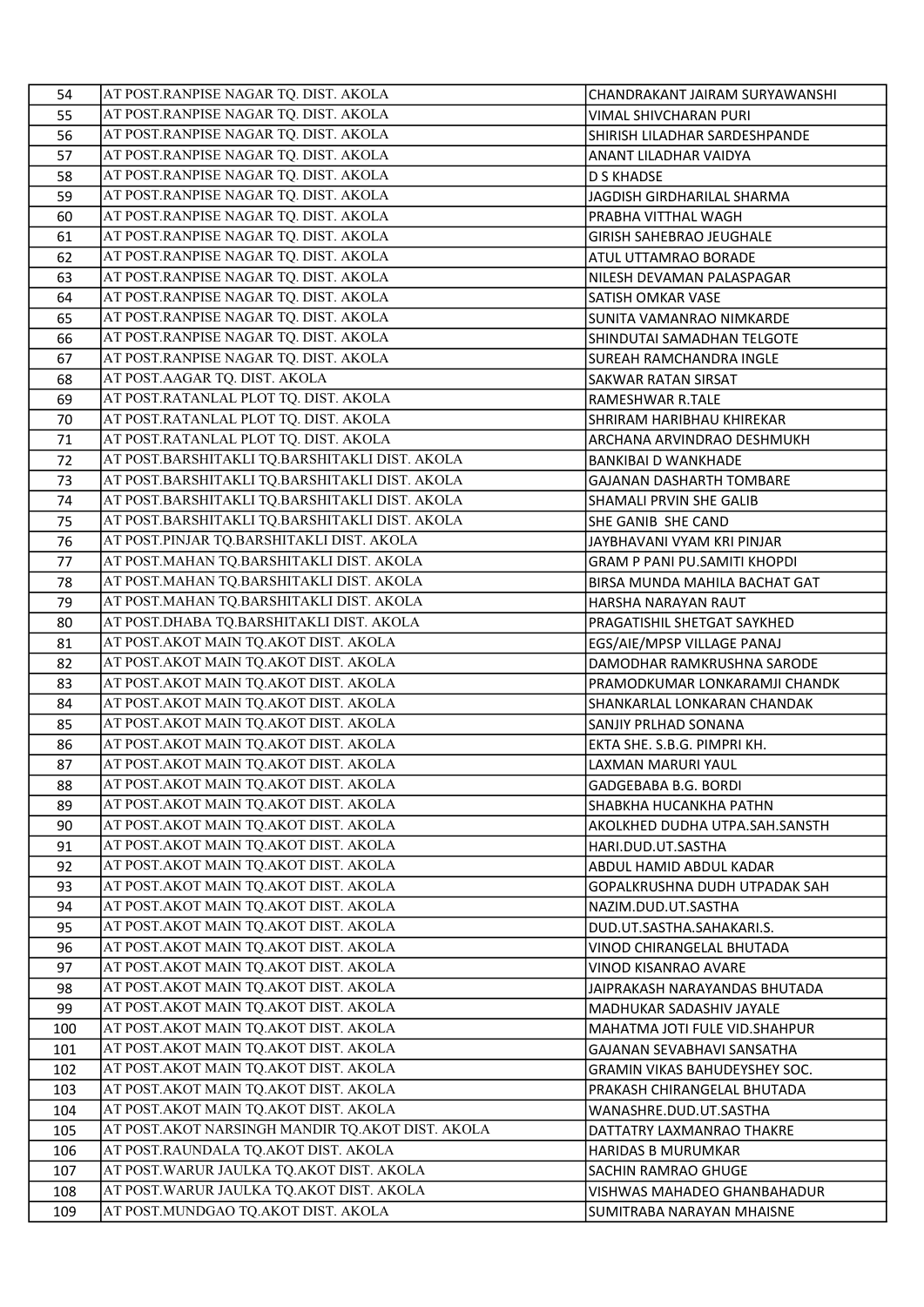| 110 | AT POST.MUNDGAO TQ.AKOT DIST. AKOLA                      | BALEKHA ABDULA KHA             |
|-----|----------------------------------------------------------|--------------------------------|
| 111 | AT POST.HIWARKHED TQ.TELHARA DIST. AKOLA                 | TAPESHWARI MATA BA GAT         |
| 112 | AT POST.HIWARKHED TQ.TELHARA DIST. AKOLA                 | AFASARJAHA MIR ASIFALI         |
| 113 | AT POST.HIWARKHED TQ.TELHARA DIST. AKOLA                 | SHARDA DEVI SWA SA B GAT BHILI |
| 114 | AT POST.HIWARKHED TQ.TELHARA DIST. AKOLA                 | SADASHIV CHANDRABHAN GAWLI     |
| 115 | AT POST.BELKHED TQ.TELHARA DIST. AKOLA                   | PRIN V SABHA GRAM SHIK SAM     |
| 116 | AT POST.BELKHED TQ.TELHARA DIST. AKOLA                   | MAH RAJ CHHATRA V PRIC BELKHED |
| 117 | AT POST.BELKHED TQ.TELHARA DIST. AKOLA                   | SEVA SAH SOCI BELKHED          |
| 118 | AT POST. AADSUL TQ. TELHARA DIST. AKOLA                  | JAGANNATH VASUDEV DUTONDE      |
| 119 | AT POST.BALAPUR TQ.BALAPUR DIST. AKOLA                   | ARJUN RAGOJI JAWARKAR          |
| 120 | AT POST.BALAPUR TQ.BALAPUR DIST. AKOLA                   | ASHA KIRAN SURWALE             |
| 121 | AT POST.BALAPUR TQ.BALAPUR DIST. AKOLA                   | LILABAI GANGARAM TELGOTE       |
| 122 | AT POST.BALAPUR TQ.BALAPUR DIST. AKOLA                   | <b>BHAURAO PUNDLIK HONALE</b>  |
| 123 | AT POST.BALAPUR TQ.BALAPUR DIST. AKOLA                   | RAFUSHABI SK. HASAN            |
| 124 | AT POST.NIMBA TQ.BALAPUR DIST. AKOLA                     | <b>GANESH K MALI</b>           |
| 125 | AT POST.NIMBA TQ.BALAPUR DIST. AKOLA                     | BABA SHET S B G VAZEGAON       |
| 126 | AT POST.NIMBA TQ.BALAPUR DIST. AKOLA                     | KALINKA MA SHET S B G ANDURA   |
| 127 | AT POST.NIMBA TQ.BALAPUR DIST. AKOLA                     | <b>MALTI S ZINGOLKAR</b>       |
| 128 | AT POST.NIMBA TQ.BALAPUR DIST. AKOLA                     | VASUDEV VITHUJI RATHOD         |
| 129 | AT POST.NIMBA TQ.BALAPUR DIST. AKOLA                     | VIBHA SUBHASH BALADKAR         |
| 130 | AT POST.HATRUN TQ.BALAPUR DIST. AKOLA                    | NAMDEV KISAN DUTONDE           |
| 131 | AT POST.HATRUN TQ.BALAPUR DIST. AKOLA                    | RAMBHAU SADASHIV PASRIKAR      |
| 132 | AT POST. VYALA TQ.BALAPUR DIST. AKOLA                    | SHALINI LAXMAN MALODE          |
| 133 | AT POST.PATUR TQ.PATUR DIST. AKOLA                       | KAMALA ARUN GOPNARAYAN         |
| 134 | AT POST.PATUR TQ.PATUR DIST. AKOLA                       | ASIA TASNIM MUBIN AH SHIKH     |
| 135 | AT POST.PATUR TQ.PATUR DIST. AKOLA                       | UADAY.NAGARI.SAH.PAT.S.        |
| 136 | AT POST.PATUR TQ.PATUR DIST. AKOLA                       | TULSIRAM KOLSIRAM WANKHDE      |
| 137 | AT POST.PATUR TQ.PATUR DIST. AKOLA                       | SAIBABA SHETKARI BACHAT GAT    |
| 138 | AT POST.PATUR TQ.PATUR DIST. AKOLA                       | MO HABIBKHAN SUFI              |
| 139 | AT POST.PATUR TQ.PATUR DIST. AKOLA                       | YMUNABAI MAHADEO MAHALLE       |
| 140 | AT POST.PATUR TQ.PATUR DIST. AKOLA                       | DHATTA SURABHAN KHOLE          |
| 141 | AT POST.CHANNI TQ.PATUR DIST. AKOLA                      | YOGESH PURUSHOTTAM TAYADE      |
| 142 | AT POST. VIVARA BHABULGAO TQ.PATUR DIST. AKOLA           | UTKARSH MAHILA GAT             |
| 143 | AT POST.MURTIZAPUR MAIN TQ.MURTIZAPUR DIST. AKOLA        | MADHUKAR SHIRPAT BHOKARE       |
| 144 | AT POST.MURTIZAPUR MAIN TQ.MURTIZAPUR DIST. AKOLA        | BHIKAJI L RAUT                 |
| 145 | AT POST.MURTIZAPUR MAIN TQ.MURTIZAPUR DIST. AKOLA        | STYNARAYN KESHIRAMAL KHANDEVAL |
| 146 | AT POST.MURTIZAPUR MAIN TQ.MURTIZAPUR DIST. AKOLA        | PREMABAI MURLIDHAR KHARBADKAR  |
| 147 | AT POST.MURTIZAPUR MAIN TQ.MURTIZAPUR DIST. AKOLA        | KRUSHANRAO SAHEBRAO LODAM      |
| 148 | AT POST.MURTIZAPUR MAIN TQ.MURTIZAPUR DIST. AKOLA        | SHANNKAR SHIVRAM AVGHAD        |
| 149 | AT POST.MURTIZAPUR MAIN TQ.MURTIZAPUR DIST. AKOLA        | JAMIRODDIN AJIMODDIN           |
| 150 | AT POST.MURTIZAPUR MAIN TQ.MURTIZAPUR DIST. AKOLA        | A RASHID SHE AHAMAD MOMIN      |
| 151 | AT POST.MURTIZAPUR MARKET YARD TQ.MURTIZAPUR DIST. AKOLA | BALIRAJA SHETKARI BACHAT GAT   |
| 152 | AT POST.MURTIZAPUR MARKET YARD TQ.MURTIZAPUR DIST. AKOLA | LAKSHE MSHETKARI BACHAT GAT    |
| 153 | AT POST.MURTIZAPUR MARKET YARD TQ.MURTIZAPUR DIST. AKOLA | <b>BAJRANG KASHIRAM JOSHI</b>  |
| 154 | AT POST.MURTIZAPUR MARKET YARD TQ.MURTIZAPUR DIST. AKOLA | VINOD SUKHDEO GADGE            |
| 155 | AT POST.MANA TQ.MURTIZAPUR DIST. AKOLA                   | RAMJIVANBAI HIRALAL KASAT      |
| 156 | AT POST.KARANJA MAIN.TQ.KARANJA DIST. WASHIM             | ANIL MOTIRAM THAKARE           |
| 157 | AT POST.KARANJA MAIN.TQ.KARANJA DIST. WASHIM             | LAXMIBAI R MARGE               |
| 158 | AT POST.KARANJA MAIN.TQ.KARANJA DIST. WASHIM             | SANDHYA DEVIDAS TUTAK          |
| 159 | AT POST.KARANJA MAIN.TQ.KARANJA DIST. WASHIM             | GAYATRI SW. SH. BA. GAT        |
| 160 | AT POST.KARANJA MAIN.TQ.KARANJA DIST. WASHIM             | NASIMBI AYUB SHAH              |
| 161 | AT POST.KARANJA MAIN.TQ.KARANJA DIST. WASHIM             | RUPALI SANTOSHRAO KELKAR       |
| 162 | AT POST.KARANJA MAIN.TQ.KARANJA DIST. WASHIM             | SANTOSH HARIHAR PARANE         |
| 163 | AT POST.KARANJA MAIN.TQ.KARANJA DIST. WASHIM             | SHRIRAM H WARGHAT              |
| 164 | AT POST.KARANJA MAIN.TQ.KARANJA DIST. WASHIM             | <b>BVWAR</b>                   |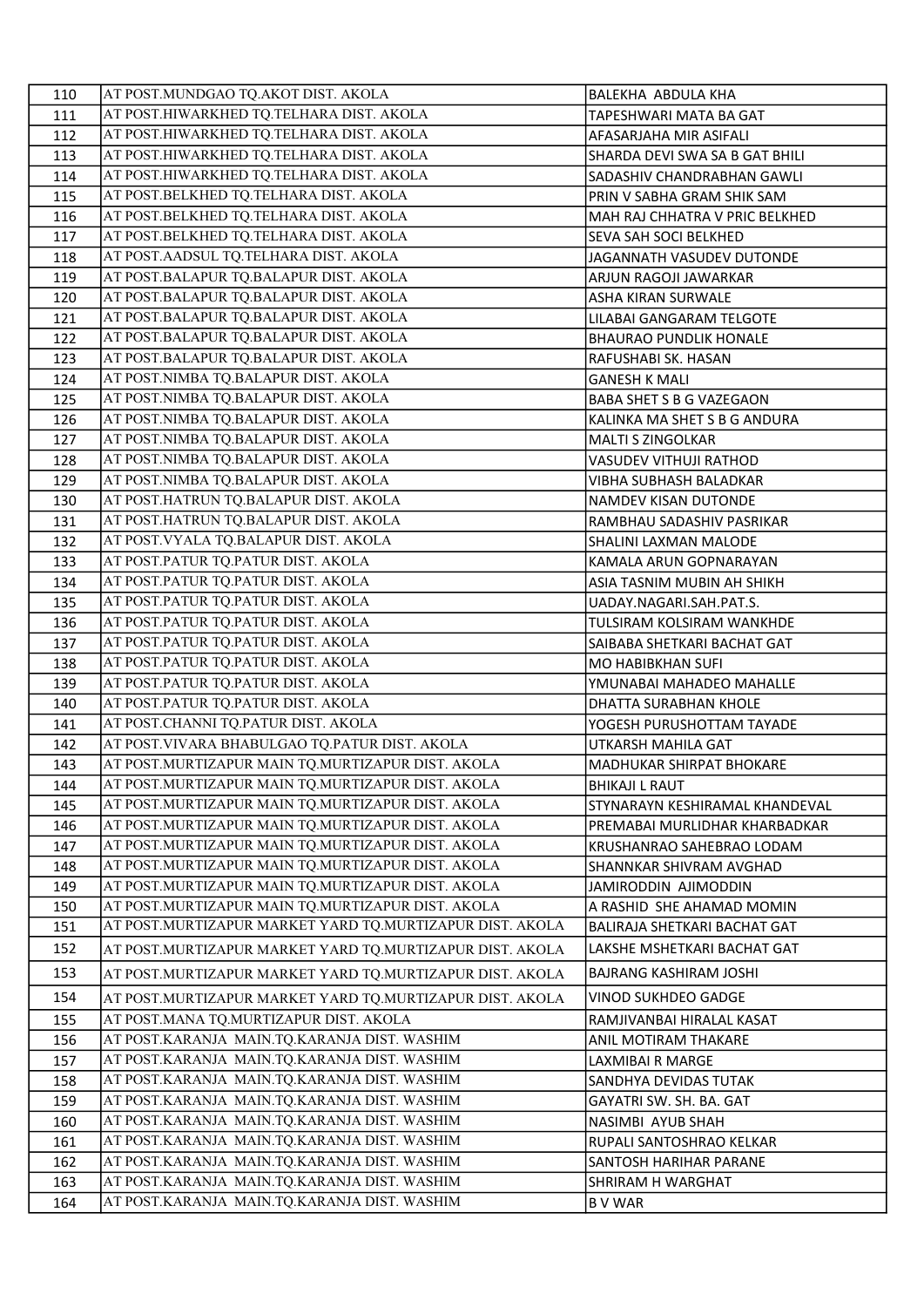| 165        | AT POST.KARANJA MAIN.TQ.KARANJA DIST. WASHIM       | <b>SR M THAKARE</b>            |
|------------|----------------------------------------------------|--------------------------------|
| 166        | AT POST.KARANJA MAIN.TQ.KARANJA DIST. WASHIM       | SHREEKRUSHAN.DUDHA.UPT.SAN.    |
| 167        | AT POST.KARANJA MAIN.TQ.KARANJA DIST. WASHIM       | SAVITRIBAI DUDH UPT SANSTA     |
| 168        | AT POST.KARANJA MAIN.TQ.KARANJA DIST. WASHIM       | SAMARTH SUKHADEV BABA DUDH     |
| 169        | AT POST.MANGRULPIR MAIN TQ.MANGRULPIR DIST. WASHIM | JINDA DU.UT.SANS POGHAT        |
| 170        | AT POST.MANGRULPIR MAIN TQ.MANGRULPIR DIST. WASHIM | KANHOBA MAHA. SAHA. SANS.      |
| 171        | AT POST.MANGRULPIR MAIN TQ.MANGRULPIR DIST. WASHIM | PAR.GAJANAN MAHA. GR.NI.SANS.  |
| 172        | AT POST.MANGRULPIR MAIN TQ.MANGRULPIR DIST. WASHIM | DATTAKR.DU.UT.SA.SAN.MOTSANGVA |
| 173        | AT POST.MANGRULPIR MAIN TQ.MANGRULPIR DIST. WASHIM | YAMDAS SURYABHAN DOFEKAR       |
| 174        | AT POST.MANGRULPIR MAIN TQ.MANGRULPIR DIST. WASHIM | SEVA SAH.SOC.KAVATHAL REG NO 3 |
| 175        | AT POST.MOHARI TQ.MANGRULPIR DIST. WASHIM          | SAKHUBAI MARUTI JIRE           |
| 176        | AT POST. SHELU BAJAR TQ.MANGRULPIR DIST. WASHIM    | <b>REKH G THAKARE</b>          |
| 177        | AT POST. SHELU BAJAR TQ.MANGRULPIR DIST. WASHIM    | <b>DILIP B BHAGAT</b>          |
| 178        | AT POST. SHELU BAJAR TQ.MANGRULPIR DIST. WASHIM    | NAMDEV S VAGHMARE              |
| 179        | AT POST. WANOJA TQ. MANGRULPIR DIST. WASHIM        | <b>GAJANAN KISAN INGOLE</b>    |
| 180        | AT POST. WANOJA TQ. MANGRULPIR DIST. WASHIM        | MAHADEV GOVINDA KAMBALE        |
| 181        | AT POST.MANORA TQ.MANORA DIST. WASHIM              | KISAN PANJABRAO KANTALE        |
| 182        | AT POST.MANORA TQ.MANORA DIST. WASHIM              | TAK.BAHUU.MAHI.MA.GU.MANORA    |
| 183        | AT POST.MANORA TQ.MANORA DIST. WASHIM              | SHASHIKANT DHANRAJ RATHI       |
| 184        | AT POST.MANORA TQ.MANORA DIST. WASHIM              | BHIKAJI BALAJI PATIL           |
| 185        | AT POST.MANORA TQ.MANORA DIST. WASHIM              | <b>JANABAI RAMCHANDR LAVTE</b> |
| 186        | AT POST.MANORA TQ.MANORA DIST. WASHIM              | RAMRAO NARAYANRAO RATHOD       |
| 187        | AT POST.SHENDURJANA TQ.MANORA DIST. WASHIM         | LAXMAN SEVA JADHAO             |
| 188        | AT POST. SHENDURJANA TQ. MANORA DIST. WASHIM       | DHISARAM MOTIRAM JADHAV        |
| 189        | AT POST. SHENDURJANA TQ. MANORA DIST. WASHIM       | HARNABAI MOTIRAM CHAKRAWAL     |
| 190        | AT POST. SHENDURJANA TQ.MANORA DIST. WASHIM        | YASHWANT SITARAM RATHOD        |
| 191        | AT POST.POHARADEVI TQ.MANORA DIST. WASHIM          | ANIL AJABARAO DESHAMUKHA       |
| 192        | AT POST. WASHIM MAIN TQ. WASHIM DIST. WASHIM       | SHIVSHAKTI S.H.G. DHANORA BK.  |
| 193        | AT POST. WASHIM MAIN TQ. WASHIM DIST. WASHIM       | CHIEF PRAMOTOR SADGURU DHUDH U |
| 194        | AT POST. WASHIM MAIN TQ. WASHIM DIST. WASHIM       | VITHAL ANANDA SHINDE SACHIV G  |
| 195        | AT POST. WASHIM MAIN TQ. WASHIM DIST. WASHIM       | VACHALA GAYNIJI INGOLE         |
| 196        | AT POST. WASHIM MAIN TQ. WASHIM DIST. WASHIM       | MAROTI ASHRUJI SHINDE          |
| 197        | AT POST. WASHIM MAIN TQ. WASHIM DIST. WASHIM       | C P GOPAL KRSHAN MAHILA DOOD   |
| 198        | AT POST. WASHIM MAIN TQ. WASHIM DIST. WASHIM       | PRESEDENT SHRI SWARASWATI PRAG |
| 199        | AT POST. WASHIM MAIN TQ. WASHIM DIST. WASHIM       | <b>BABAN SHRIRAM GAVANDE</b>   |
| 200        | AT POST. WASHIM MAIN TQ. WASHIM DIST. WASHIM       | SHALIKRAM KISANRAP DESHMUKH    |
| 201        | AT POST. WASHIM MAIN TQ. WASHIM DIST. WASHIM       | PARASHARAM SAKHARAM SOLAV      |
| 202        | AT POST. WASHIM MAIN TQ. WASHIM DIST. WASHIM       | SUBHASH GANPATRAO CHUNADE      |
|            | AT POST. WASHIM MAIN TO. WASHIM DIST. WASHIM       |                                |
| 203        | AT POST. WASHIM CITY TQ. WASHIM DIST. WASHIM       | SAU ASHA SHIDARTH              |
| 204<br>205 | AT POST. ANSING TQ. WASHIM DIST. WASHIM            | DNYANDEV J JAITADE             |
| 206        | AT POST.TONDGAO TQ.WASHIM DIST. WASHIM             | PURSHOTTAM CHANDRABHAN KAVHAR  |
| 207        | AT POST.TONDGAO TQ.WASHIM DIST. WASHIM             | VITHHAL RUKMAI DUDH UTPADHAK   |
| 208        | AT POST.PARDI TAKMOR TQ.WASHIM DIST. WASHIM        | <b>GARAMVIKAS BCG TONDGAON</b> |
| 209        | AT POST.MALEGAO TQ.MALEGAO DIST. WASHIM            | KASABAI SADASHIV MAHALE        |
| 210        | AT POST.MALEGAO TQ.MALEGAO DIST. WASHIM            | NIRMLA HARGOVIND RATHI         |
| 211        | AT POST.MALEGAO TQ.MALEGAO DIST. WASHIM            | SOPAN DEVBA NAVGHRE            |
|            | AT POST. SHIRPUR JAIN TQ. MALEGAO DIST. WASHIM     | DAL.VAS.SUD.YOJ.GR.P.ZODGAON   |
| 212<br>213 | AT POST.MEDSHI TQ.MALEGAO DIST. WASHIM             | HAMIDA JINA GOURAVE            |
|            | AT POST.RISOD MAIN TQ.RISOD DIST. WASHIM           | RUSTM PRASHRAM DAKHORE         |
| 214        | AT POST.RISOD MAIN TQ.RISOD DIST. WASHIM           | SHAHUBAI LAKXMAN ERATKAR       |
| 215        | AT POST.RISOD MAIN TQ.RISOD DIST. WASHIM           | ULFATHBE HPAV BANG             |
| 216        |                                                    | HARIRAM KESARICHAD S           |
| 217        | AT POST.RISOD MAIN TQ.RISOD DIST. WASHIM           | SACHIN UMAKANT MAPARI          |
| 218        | AT POST.RISOD MAIN TQ.RISOD DIST. WASHIM           | RAMANLAL HIRAMAL AGRAWAL       |
| 219        | AT POST.RISOD MAIN TQ.RISOD DIST. WASHIM           | UMAKANT RAMCHANDRA MAPARI      |
| 220        | AT POST.RISOD MAIN TQ.RISOD DIST. WASHIM           | KASBAI DYANBA HADE             |